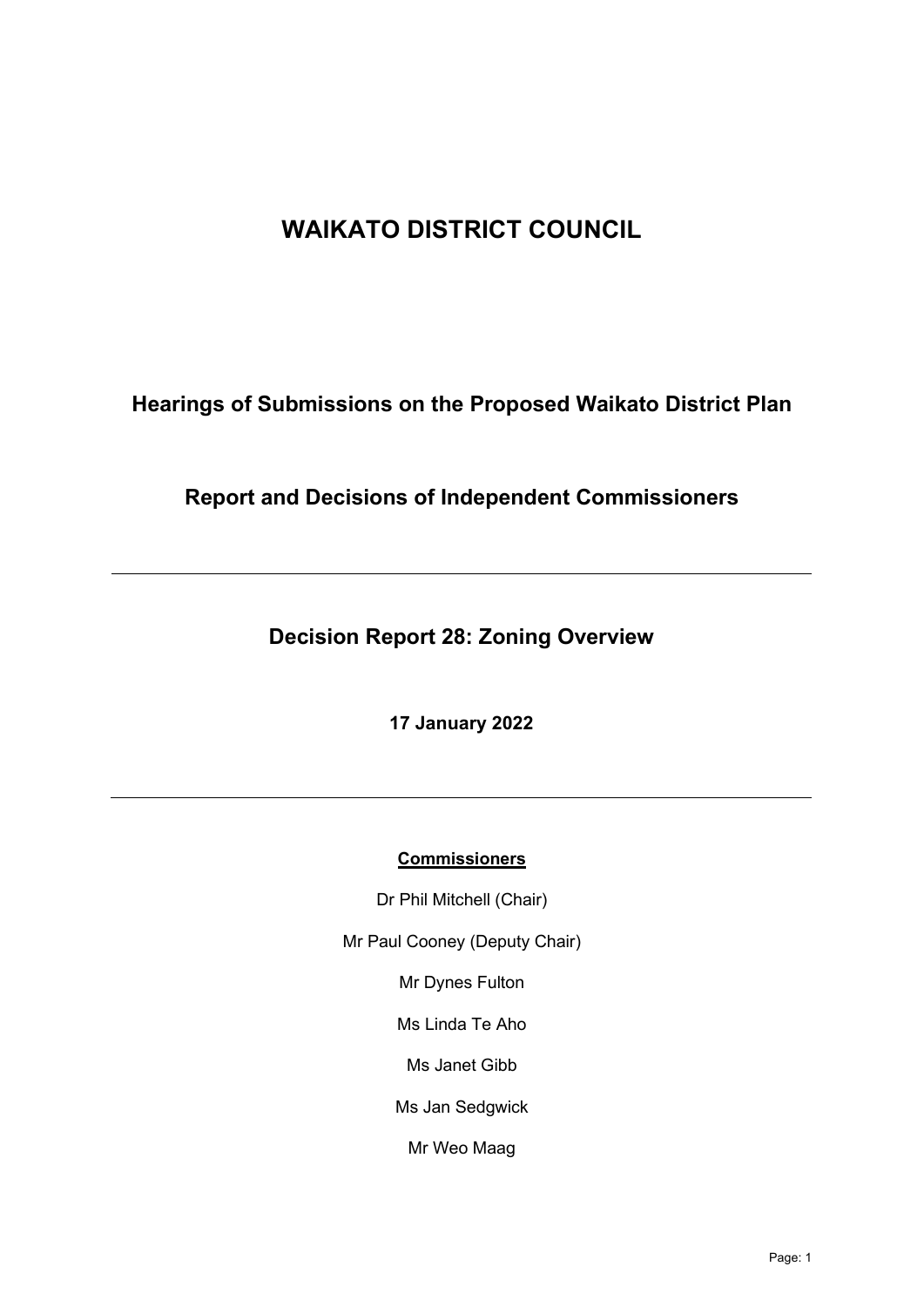# **Contents**

| $\mathbf 1$     |                                                                                 |  |
|-----------------|---------------------------------------------------------------------------------|--|
| $\overline{2}$  |                                                                                 |  |
| 3               |                                                                                 |  |
| 4               | Te Ture Whaimana – Waikato-Tainui Raupatu Claims (Waikato River) Settlement Act |  |
| 5               |                                                                                 |  |
| 6               |                                                                                 |  |
| $\overline{7}$  |                                                                                 |  |
| 8               |                                                                                 |  |
| 9               |                                                                                 |  |
| 10              |                                                                                 |  |
| 11              |                                                                                 |  |
| 12 <sup>2</sup> | Maniapoto - Ko Tā Maniapoto Mahere Taio: Environmental Management Plan  8       |  |
| 13              |                                                                                 |  |
| 14              |                                                                                 |  |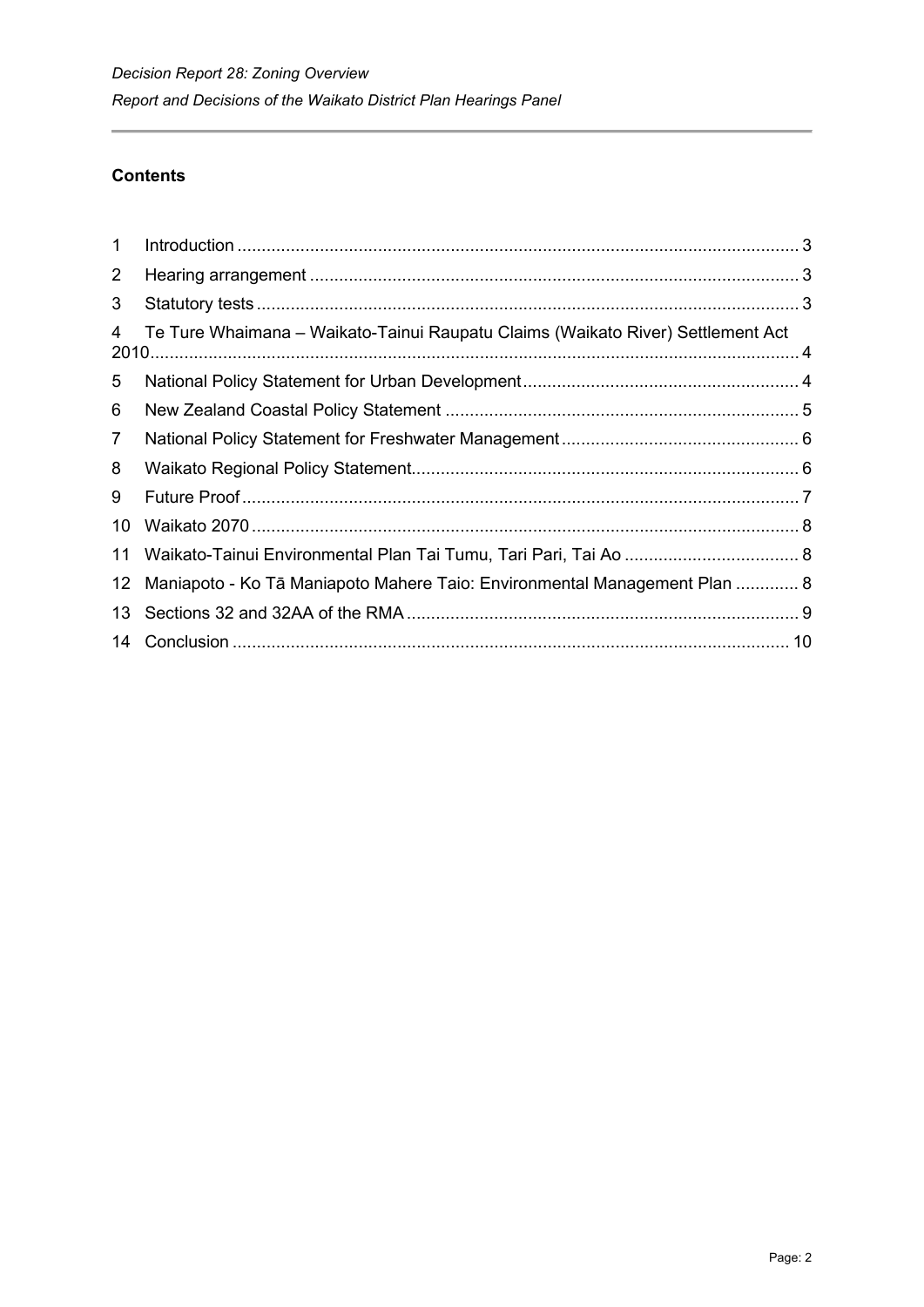# <span id="page-2-0"></span>**1 Introduction**

1.1 The zoning of properties was one of the most common matters addressed by submissions, and we heard evidence on this topic in Hearing 25 Zone Extents ("Hearing 25"). Due to the large number of submissions on zoning, Hearing 25 was broken into thirteen hearings,12 based on specific geographic areas, and 1 relating to the "rest of the district". Because of the large number of submissions seeking rezoning, we record in this decision our overall approach to our decision-making on the submissions seeking rezoning, rather than repeating it in the various zoning decisions.

#### <span id="page-2-1"></span>**2 Hearing arrangement**

- 2.1 A considerable number of submissions seeking rezoning provided no technical or factual information to support their various rezoning requests. Further, as the rezoning requests have arisen from submitters' own submissions on the Proposed Waikato District Plan (PDP), rather than being included in the notified version, the section 32 report published at the time the PDP was notified does not provide (and could not have provided) any evaluation of the submitters' rezoning requests. For these reasons, we organised the exchange of evidence differently for Hearing 25 so that submitter evidence preceded the section 42A report, as set out in our Directions (12 May 2020).
- 2.2 All of the relevant information pertaining to this hearing including the section 42A report, legal submissions and evidence is contained on the Waikato District Council (Council) website.

# <span id="page-2-2"></span>**3 Statutory tests**

- 3.1 Early in the process, the Council produced a Framework Report that was intended to be a guiding document that provided a standardised framework for submitters to define their zoning relief, for the structuring and content of evidence and in order to have a consistent approach in the area specific section 42A reports. The Framework Report included a 3 lens method for section 42A authors to follow when assessing submissions, with the report indicating that Lens 1 needed to be satisfied before proceeding to Lens 2 and then Lens 3.
- 3.2 In response to criticisms from counsel for submitters that the 3 Lens approach, particularly the threshold Lens 1 test, may result in submitters and section 42A report authors following an incorrect statutory process, we issued directions to clarify the situation. Our directions confirmed that the Framework Report was to be considered as a guide only and that Lens 1 was an incorrect legal test that should not be applied as a gateway or threshold for assessment.
- 3.3 It was the consensus of all parties who attended a prehearing conference on the validity of the Framework Report that the correct legal and planning framework to be followed was the checklist described in Appendix 1 of the legal submissions by counsel for Council dated the  $23<sup>rd</sup>$  of September 2019; as amended to include the new section 31(1) (aa) of the Resource Management Act 1991 (RMA) directing Council to ensure sufficient development capacity for housing and business land is provided for in the district.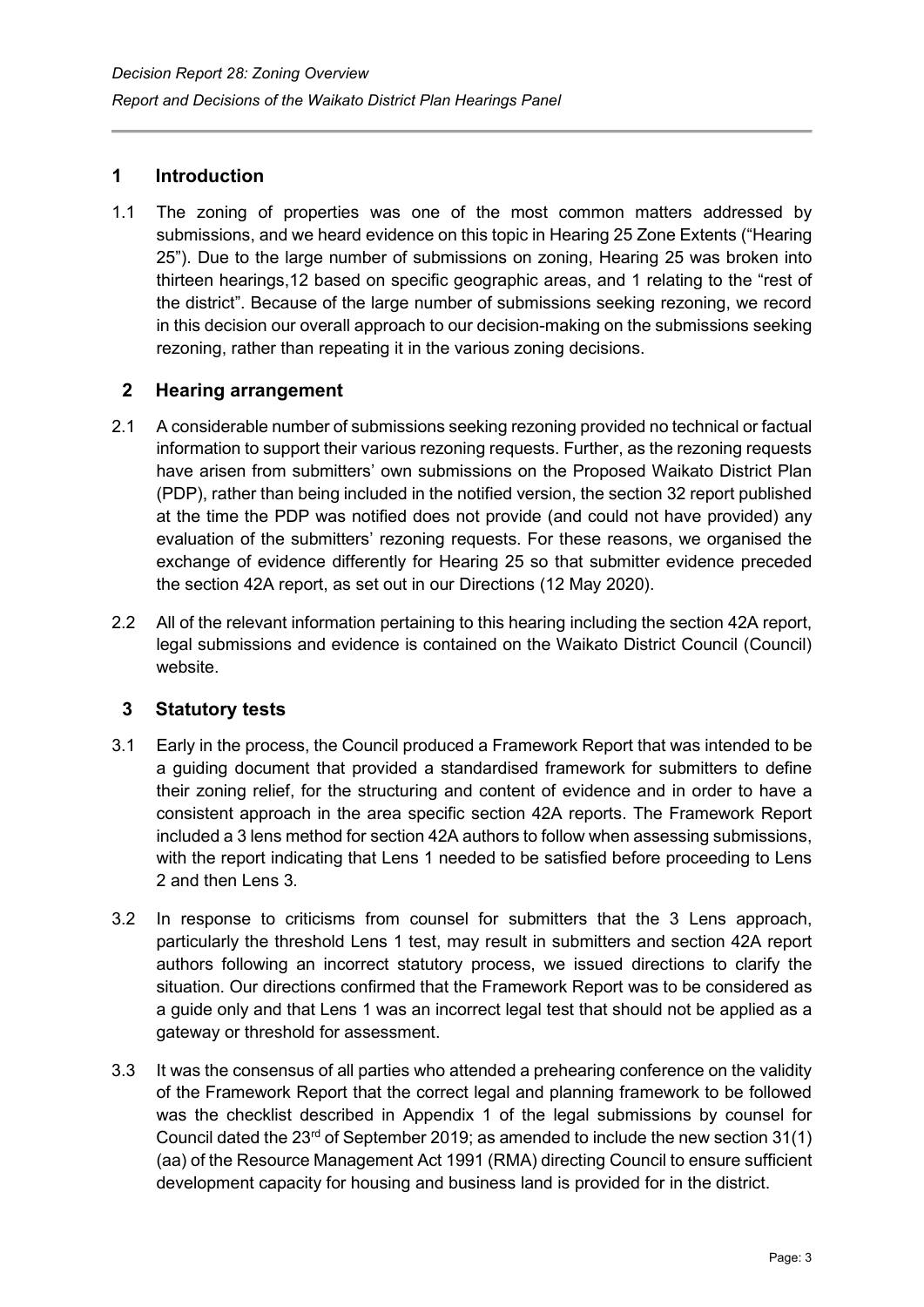3.4 In our assessment of the rezoning submissions, evidence and the recommendations in the section 42A reports, we have carefully considered the statutory requirements for undertaking a review of a district plan. In arriving at our decisions, we are satisfied that we have met the statutory requirements for giving effect to higher order planning documents, had regard to the relatively recent growth planning strategies for the district and taken into account the iwi planning documents as set out below.

## <span id="page-3-0"></span>**4 Te Ture Whaimana – Waikato-Tainui Raupatu Claims (Waikato River) Settlement Act 2010**

4.1 The Waikato-Tainui Raupatu Claims (Waikato River) Settlement Act 2010 (Settlement Act) gives effect to the Deed of Settlement entered into by the Crown and Waikato-Tainui in relation to Treaty of Waitangi claims pertaining to the Waikato River on 17 December 2009. The Settlement Act has the overarching purpose of restoring and protecting the health and well-being of the Waikato River for future generations. Section 9(2) of the Settlement Act confirms that Te Ture Whaimana, the Vision and Strategy for the Waikato River, applies to the Waikato River and activities within its catchment affecting the Waikato River. As well as being deemed part of the Waikato Regional Policy Statement (RPS) in its entirety pursuant to section 11(1), the Settlement Act prevails over any inconsistent provision in a national policy statement. Sections 11 to 15 of the Settlement Act also prevail over sections 59 to 77 of the RMA (which relate to regional policy statements, regional plans and district plans) to the extent to which the content of the Settlement Act relates to matters covered under the RMA. The overall vision for the Waikato River is captured in clause 2.5.1 of the RPS which states:

> Our vision is for a future where a healthy Waikato River sustains abundant life and prosperous communities who, in turn, are all responsible for restoring and protecting the health and well-being of the Waikato river, and all it embraces, for generations to come.

4.2 We have been particularly mindful of the requirements of the Settlement Act, as well as the requirement to give effect to Te Ture Whaimana, the Vision and Strategy for the Waikato River, given that it is embedded in the RPS.

# <span id="page-3-1"></span>**5 National Policy Statement for Urban Development**

- 5.1 The National Policy Statement for Urban Development (NPS-UD) came into force on 20 August 2020, some two years after the notification of the PDP, and four years after the RPS became operative. Nonetheless, district plans are required to give effect to any national policy statement pursuant to section 75(2) of the RMA, and therefore we have given this careful consideration in our decision making.
- 5.2 The NPS-UD requires well-functioning urban environments, that enable all people and communities to provide for their social, economic, and cultural well-being, and for their health and safety; now and into the future. It also seeks to improve housing affordability through supporting competitive land and development markets by requiring Tier 1 and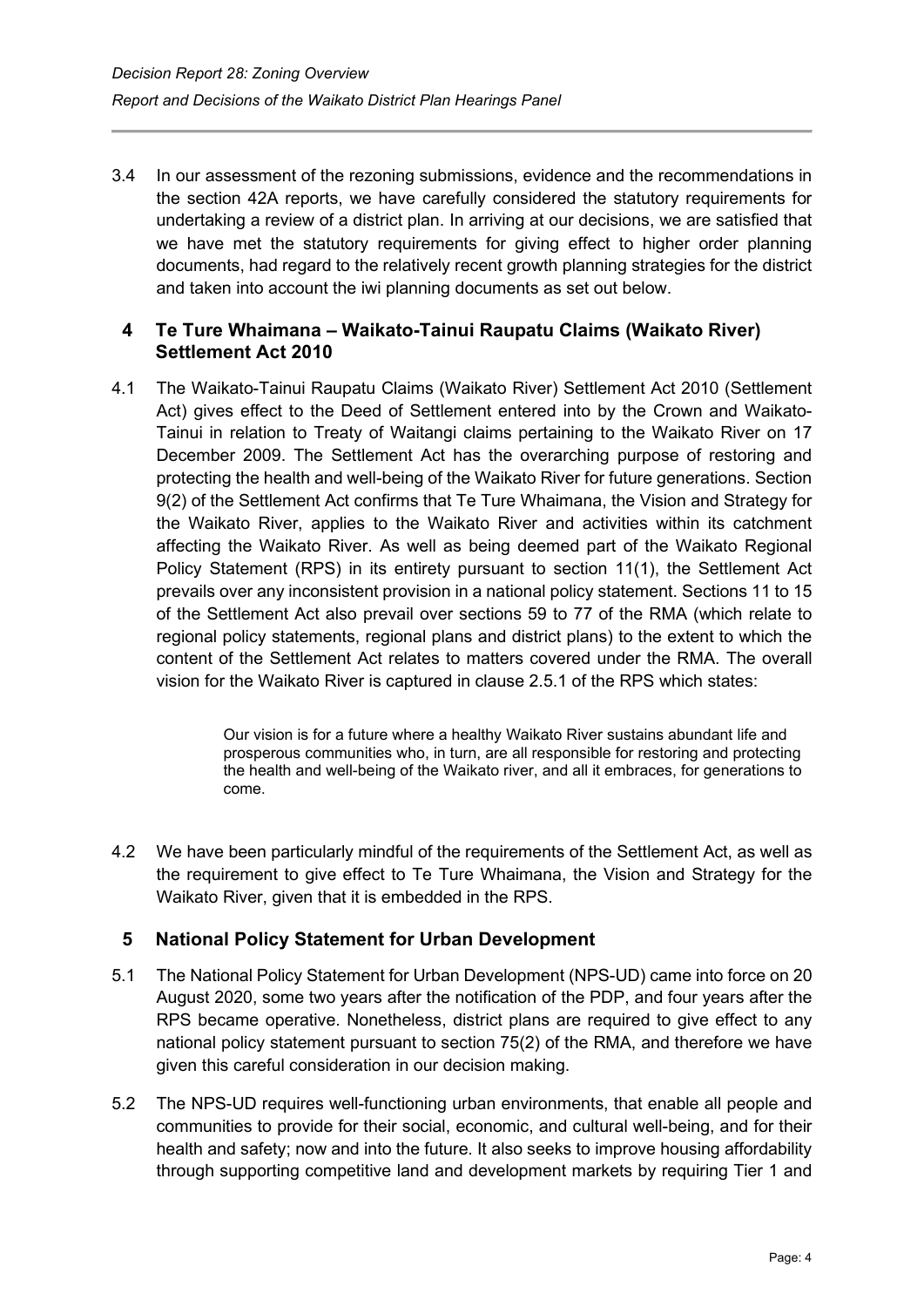2 Local Authorities to provide sufficient development capacity, plus 20% competitiveness margins, for both housing and business land over the defined short term, medium term and long term (15% competitiveness margin for the long term). The Waikato District Council is a Tier 1 Local Authority. In general terms, the NPS-UD requires district plans to enable more people to live in, and more businesses and community services to be located in, areas of an urban environment in which certain criteria apply. Similar to its predecessor (being the National Policy Statement for Urban Development Capacity) there is a focus on integrating land use with infrastructure.

- 5.3 It is not clear in the NPS-UD whether the requirement to provide sufficient development capacity (plus a 20% competitiveness margin) in a district plan to meet demand applies:
	- a) To the district as a whole; or
	- b) To individual towns of the district that have, or are intended to have, a housing and labour market of at least 10,000 people and to other smaller towns that form a housing or labour market for Hamilton or Auckland.
- 5.4 We have decided to apply the NPS-UD direction concerning development capacity to individual towns across the district that have been identified for future growth in the RPS and recent growth strategy documents. This is because a housing capacity assessment required under the NPS-UD involves an estimate of the demand for additional housing in different locations that Council choses. Similarly for business land, Council may identify, in any way it chooses, business sectors which would include locations (clauses 3.24 and 3.28).
- 5.5 We consider that if growth demand is not addressed in those areas identified for future growth; housing affordability and sufficient land supply to provide for a competitive land and development market will remain issues for the Waikato District. We note here that in considering demand capacity as directed by NPS-UD in response to zone changes sought by submitters, we need to take into account whether our decisions will contribute to well-functioning urban environments as defined by Policy 1 of the NPS-UD. In other words, providing for housing and business land demands is not absolute at the expense of promoting well-functioning urban environments.
- 5.6 Finally, we should make it clear that in addition to our consideration of the NPS-UD directions, we have also considered other submissions seeking rezoning outside identified growth areas. We have considered these submissions on their merits and whether the zoning changes sought are appropriate.

#### <span id="page-4-0"></span>**6 New Zealand Coastal Policy Statement**

6.1 Section 75(3)(b) of the RMA requires a district plan to give effect to any New Zealand coastal policy statement. The New Zealand Coastal Policy Statement (NZCPS) guides development within the coastal environment. Under the NZCPS, the protection of the values of the coastal environment does not preclude use and development in appropriate places and forms, and within appropriate limits. We have been particularly aware of where, how and when to provide for urban development in the coastal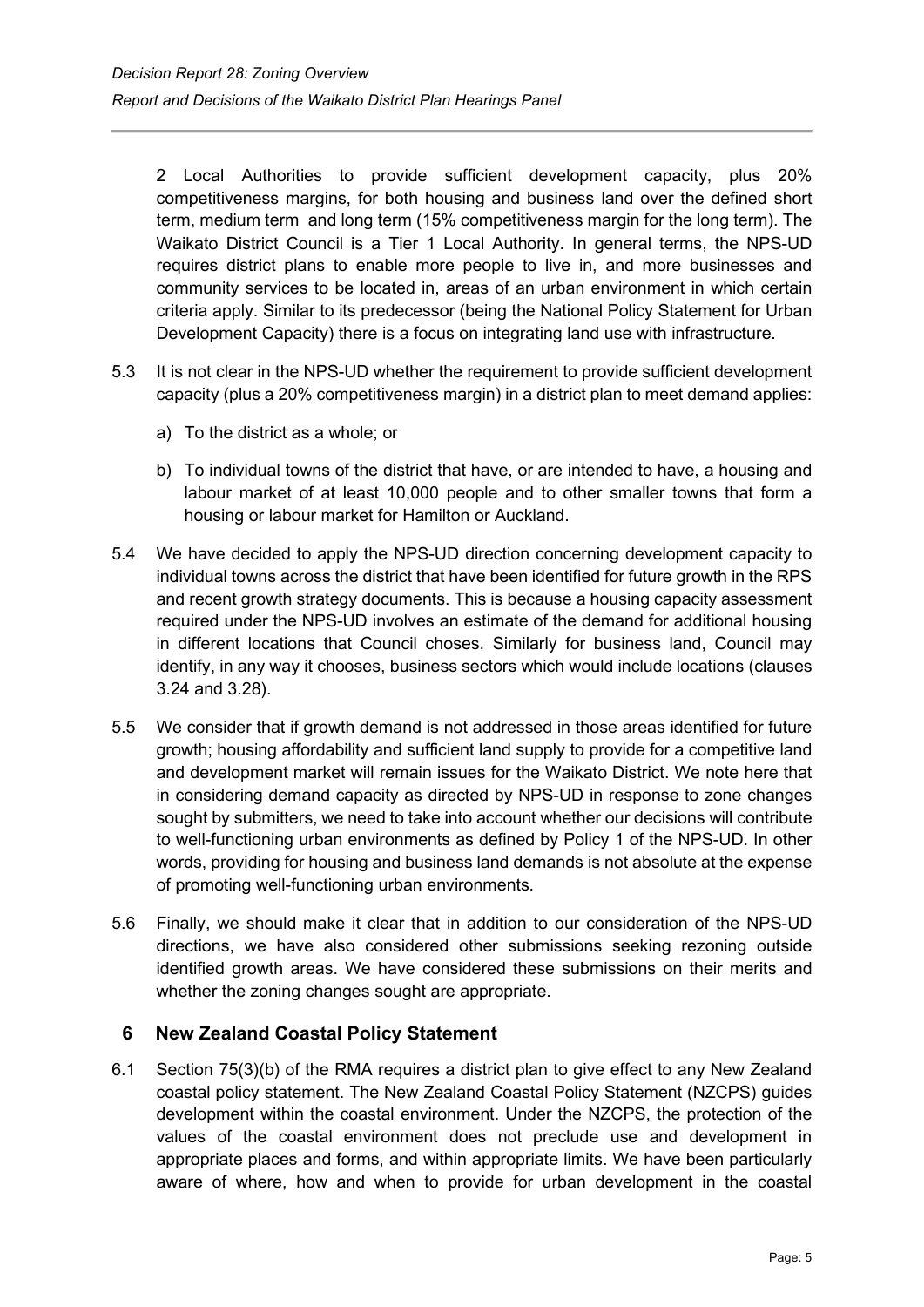environment and where areas of the coastal environment are inappropriate for development.

# <span id="page-5-0"></span>**7 National Policy Statement for Freshwater Management**

7.1 The National Policy Statement for Freshwater Management (NPS-FM) came into force on 3 August 2020. The fundamental concept is Te Mana o te Wai which refers to the fundamental importance of water and recognises that protecting the health of freshwater protects the health and well-being of the wider environment. It protects the mauri of the wai. While the NPS-FM is of most relevance to the regional councils, the NPS-FM policies relating to health and well-being of water bodies, freshwater ecosystems, wetlands, river extents and values are relevant to rezoning requests and we have given effect to them accordingly.

# <span id="page-5-1"></span>**8 Waikato Regional Policy Statement**

- 8.1 Pursuant to section 75(3)(c) of the RMA, a district plan must give effect to any regional policy statement. In terms of the RPS, Objective 3.12 is the only objective that specifically acknowledges urban development. It is a high level objective and provides the basis for the more specific policies relating to the Future Proof land use pattern. The policies in Section 6 of the RPS give effect to Objective 3.12 and were the focus of planning evidence from a number of parties, meaning they are highly relevant to our consideration of rezoning. We are aware that Policy 6.1 is not particularly directive in that "regard is to be had" to Section 6A which are the development principles. We note that the development principles are cross-referenced in a number of the policies within Section 6 as well as implementation methods.
- 8.2 Policy 6.14 of the RPS seeks to ensure that new development within the sub-region adopts the Future Proof land use pattern. Specifically, the relevant clauses seek to ensure:

Within the Future Proof area:

- a) new urban development within Hamilton City, Cambridge, Te Awamutu/Kihikihi, Pirongia, Huntly, Ngaruawahia, Raglan, Te Kauwhata, Meremere, Taupiri, Horotiu, Matangi, Gordonton, Rukuhia, Te Kowhai and Whatawhata shall occur within the Urban Limits indicated on Map 6.2 (section 6C);
- b) new residential (including rural-residential) development shall be managed in accordance with the timing and population for growth areas in Table 6-1 (section 6D);
- 8.3 We consider Clause (b) creates some flexibility for land use to depart from the Future Proof pattern, provided that certain criteria and principles are met. It seems to us that while the presumption of Policy 6.14 is that development will fit within the Future Proof settlement pattern embedded in the RPS; the policy also expressly provides a mechanism to implement an alternative land use pattern, in part. The alternative release criteria contained in Method 6.14.3 are specifically designed to address this issue. The criteria states: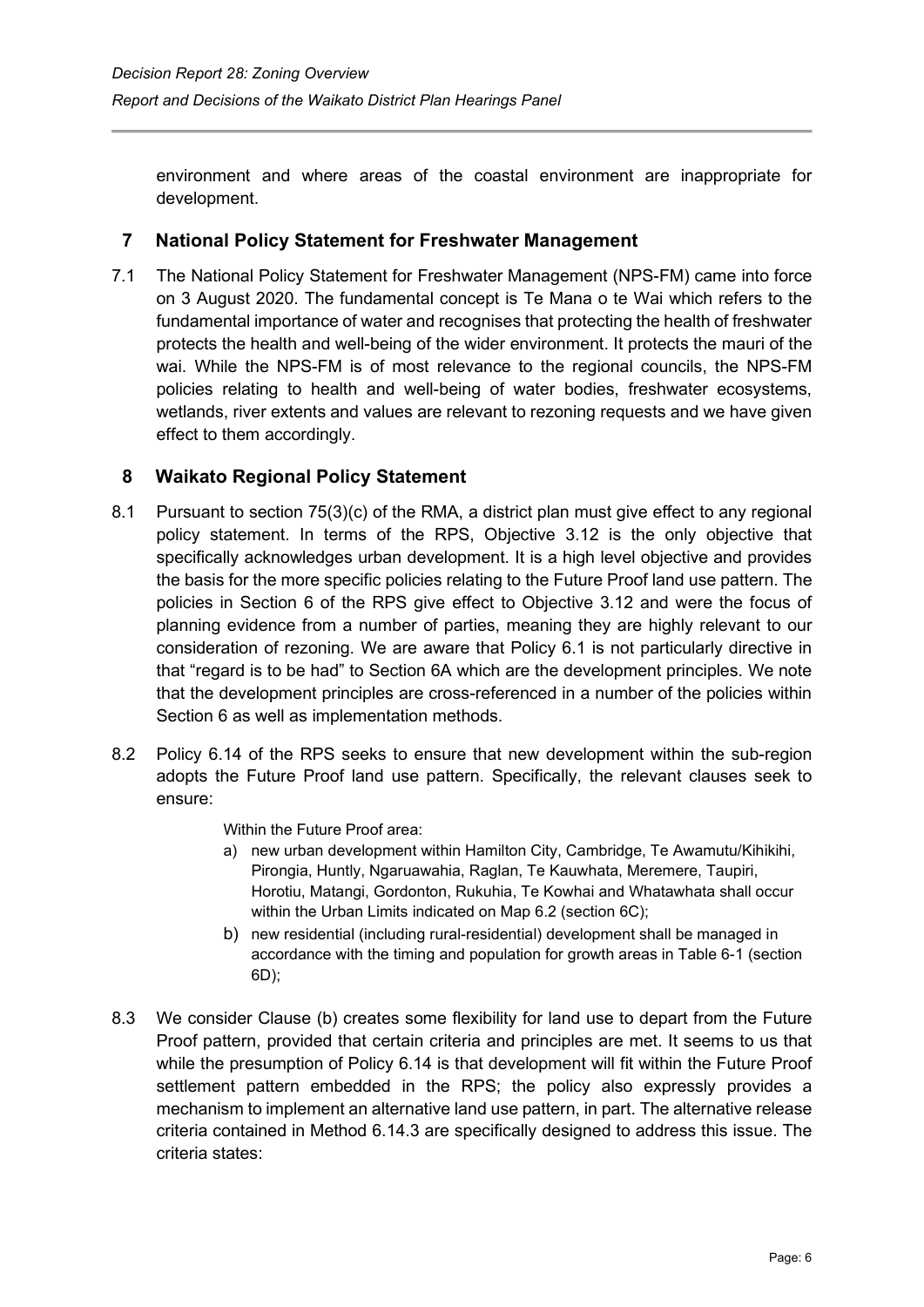District plans and structure plans can only consider an alternative residential or industrial land release, or an alternative timing of that land release, than that indicated in Tables 6-1 and 6-2 in section 6D provided that:

- a) to do so will maintain or enhance the safe and efficient function of existing or planned infrastructure when compared to the release provided for within Tables 6-1 and 6-2;
- b) the total allocation identified in Table 6-2 for any one strategic industrial node should generally not be exceeded or an alternative timing of industrial land release allowed, unless justified through robust and comprehensive evidence (including but not limited to, planning, economic and infrastructural/servicing evidence);
- c) sufficient zoned land within the greenfield area or industrial node is available or could be made available in a timely and affordable manner; and making the land available will maintain the benefits of regionally significant committed infrastructure investments made to support other greenfield areas or industrial nodes; and
- d) the effects of the change are consistent with the development principles set out in Section 6A.
- 8.4 We note that the preface of the 6A Development Principles states "new development *should…*", which is not particularly directive or mandatory. It seems clear to us that development should be compatible with the Development Principles when they are read as a whole. While analysis of each principle is necessary, and particular attention should be paid to the principles that are most relevant in the circumstances, it is not necessary for the development to be consistent with every one of the twenty principles (and the eight principles that are relevant to rural residential development).
- 8.5 Given the complexity created by the NPS-UD being gazetted recently and the RPS not yet being updated to give effect to it, we consider that the RPS is sufficiently responsive and flexible to deal with out-of-sequence unplanned development; particularly given the alternative land release criteria in Method 6.14.3. We consider that the alternative land release provisions in the RPS mean it is sufficiently responsive to planned and unanticipated development opportunities so as to be consistent with the NPS-UD, particularly Policy 8. As to the outdated growth areas in the RPS, the alternative land release provisions cover this very situation in order to provide flexibility for new growth opportunities. Even if the RPS needs to be changed to give effect to the NPS-UD, then we take direction from the NPS-UD in any case as the district plan also needs to give effect to the NPS-UD. It seems to us that the need for recourse to Part 2 does not arise.

# <span id="page-6-0"></span>**9 Future Proof**

9.1 While Future Proof 2009 was embedded in the RPS, there was a subsequent 2017 update as part of a two-stage review process to recognise national and sub-regional planning change that had occurred since 2009. The 2017 Strategy updated the Future Proof settlement pattern and included the areas in the north (Tuakau and Pōkeno) that were brought into the Waikato District as part of the Auckland boundary change. It also included a new Section 7.5, A Responsive Approach to Development. This section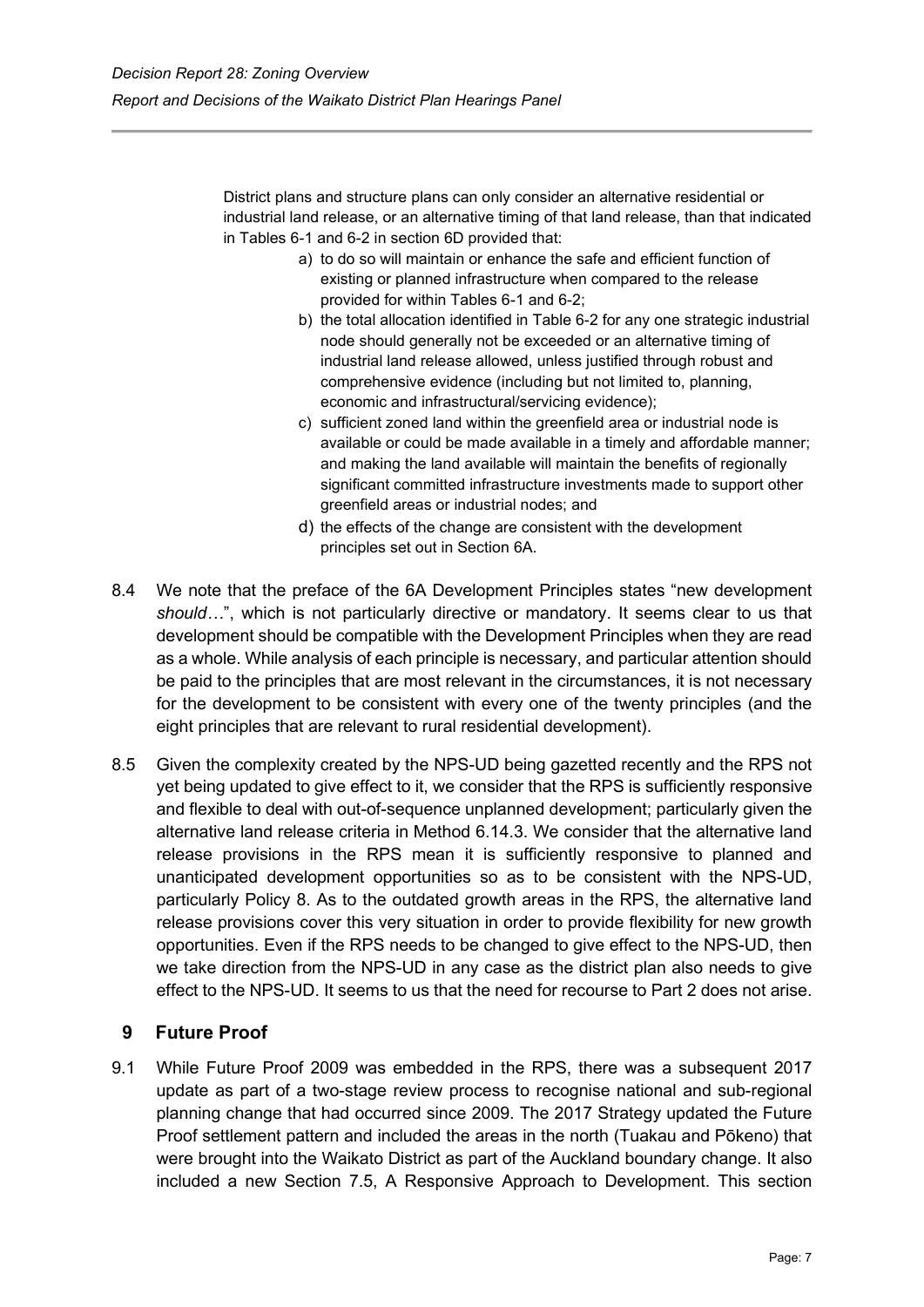refers to the difficulty of predicting future growth demands and trends, and provides further context and guidance for changes to the settlement pattern.

9.2 Section 74(2)(b)(i) of the RMA requires us to have regard to management plans and strategies prepared under other Acts. This would include Future Proof 2017 and we have therefore had regard to it.

## <span id="page-7-0"></span>**10 Waikato 2070**

- 10.1 Waikato 2070 is the growth strategy recently adopted by Council in 2020. As it was prepared under the special consultative process in the Local Government Act 2002, it has the same status as Future Proof 2017 in terms of our requirement to "have regard" to it in accordance with section 74(2)(b)(i) of the RMA. We note however that Future Proof 2009 has an elevated status, given it is embedded in the RPS, and therefore it is to be given more weight. While we are only required to have regard to Waikato 2070, it was a useful document for indicating the future level of growth anticipated for each town and village and where that growth is likely to be located. We note that it is not our role to evaluate the merits of Waikato 2070 but rather have regard to it in our assessment of the submissions seeking rezoning. The weight we have placed on Waikato 2070 is not determinative of our decision on the submissions and we have given more weight to the higher order planning documents as required by the RMA.
- 10.2 Overall, in order to give effect to the NPS-UD, we have taken into account the growth areas identified in Future Proof 2017 and Waikato 2070 when considering zone changes sought by submitters.

#### <span id="page-7-1"></span>**11 Waikato-Tainui Environmental Plan Tai Tumu, Tari Pari, Tai Ao**

- 11.1 We are required to take into account the Waikato-Tainui Environmental Plan Tai Tumu, Tari Pari, Tai Ao in accordance with section 74(2A) of the RMA and have done so.
- 11.2 The overarching purpose of the Waikato-Tainui Environmental Plan Tai Tumu, Tari Pari, Tai Ao is to provide a pathway that returns the Waikato-Tainui rohe to the modern day equivalent of the environmental state it was in when Kiingi Taawhiao composed his maimai aroha. We have been particularly aware of the Waikato-Tainui Environmental Plan Tai Tumu, Tari Pari, Tai Ao when considering rezoning requests, including those near the Waikato River or waterways.

## <span id="page-7-2"></span>**12 Maniapoto - Ko Tā Maniapoto Mahere Taio: Environmental Management Plan**

12.1 We are required to take into account the Maniapoto - Ko Tā Maniapoto Mahere Taio: Environmental Management Plan (Environmental Management Plan) in accordance with section 74(2A) of the RMA and have done so. Only part of the Waikato District falls within the Maniapoto rohe so we have taken into account the Environmental Management Plan where it is relevant.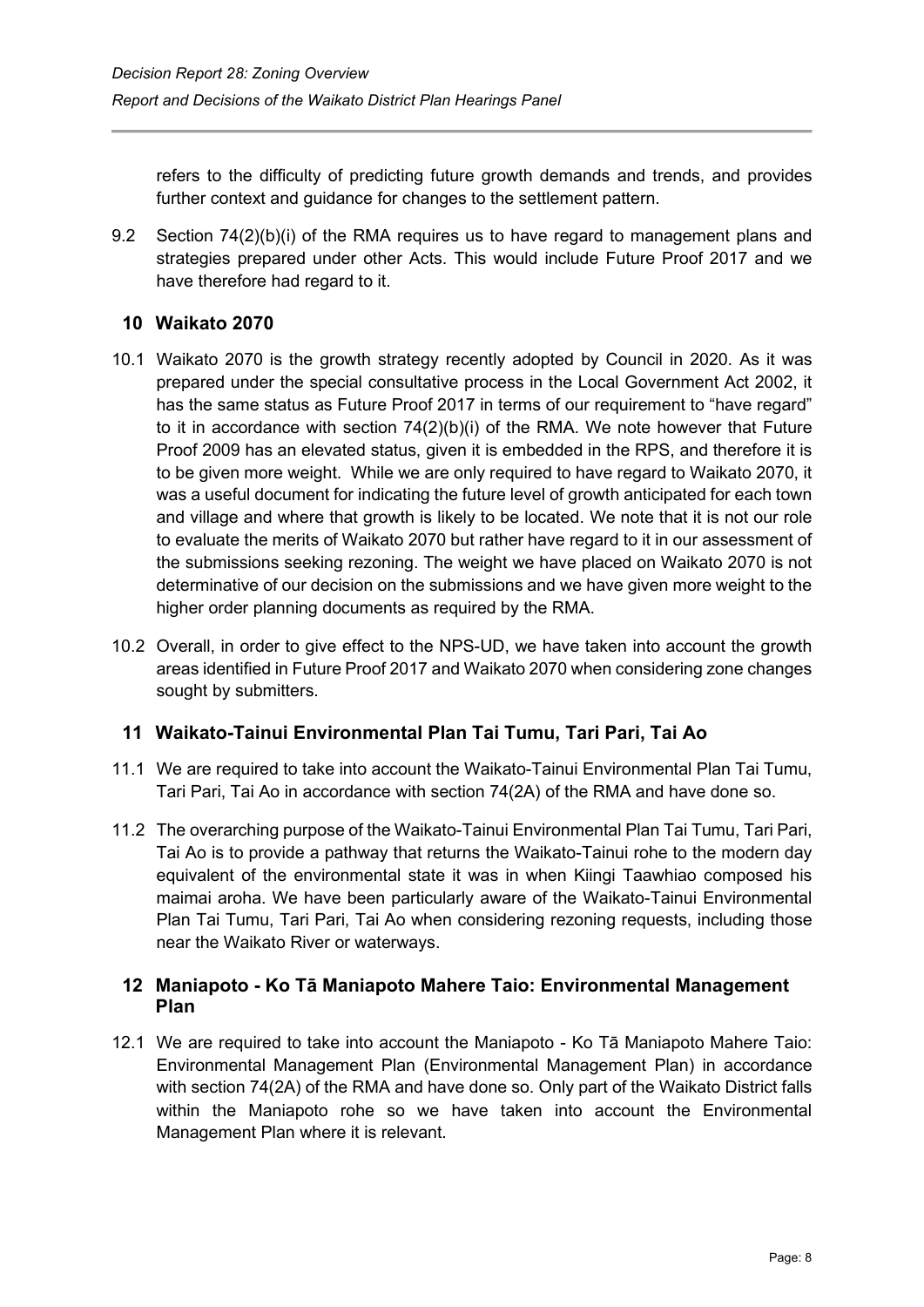- 12.2 The aims of the Environmental Management Plan are to:
	- a) Give effect to the overarching purpose of Nga Wai o Maniapoto Waipa River Act 2012 to restore, maintain and protect the quality and integrity of the waters that flow into and form part of the Waipa River for present and future generations;
	- b) Raise awareness and understanding of Maniapoto values, interests and aspirations in the management of physical and natural resources; and
	- c) Outline issues that affect Maniapoto values.

# <span id="page-8-0"></span>**13 Sections 32 and 32AA of the RMA**

- 13.1 Sections 32 and 32AA of the RMA require an evaluation that considers the efficiency and effectiveness of a proposal (in this case zoning), taking into consideration benefits and costs and the risk of acting or not acting where there is uncertain information. If a change in zoning from the notified proposed district plan is being recommended, a section 32AA further evaluation must be undertaken in accordance with section 32(1) to (4). [1](#page-8-1) We have drawn on the Assessment of Environment Effects and section 32AA evaluations filed in evidence as well as the section 42A reports. We are aware that case law has interpreted "most appropriate" to mean "suitable, but not necessarily superior". Where we have recommended a change in zoning, this is because we consider it is the most appropriate way to achieve the objectives by:
	- a) identifying other reasonably practicable options for achieving the objectives; and
	- b) assessing the efficiency and effectiveness of the zoning in achieving the objectives.
- 13.2 This means the most appropriate zoning option does not need to be the optimal or best option, but must demonstrate that it will meet the objectives in an efficient and effective way. Our assessment of the efficiency and effectiveness of the zoning included consideration of the benefits and costs of the environmental, economic, social, and cultural effects that are anticipated from the implementation of the provisions, more specifically the:
	- a) opportunities for economic growth that are anticipated to be provided or reduced; and
	- b) opportunities for employment that are anticipated to be provided or reduced; and
	- c) the risk of acting, or not acting, if there is uncertain or insufficient information about the zoning.

<span id="page-8-1"></span><sup>&</sup>lt;sup>1</sup> Resource Management Act 1991, Section 32AA(1)(a) and (b).